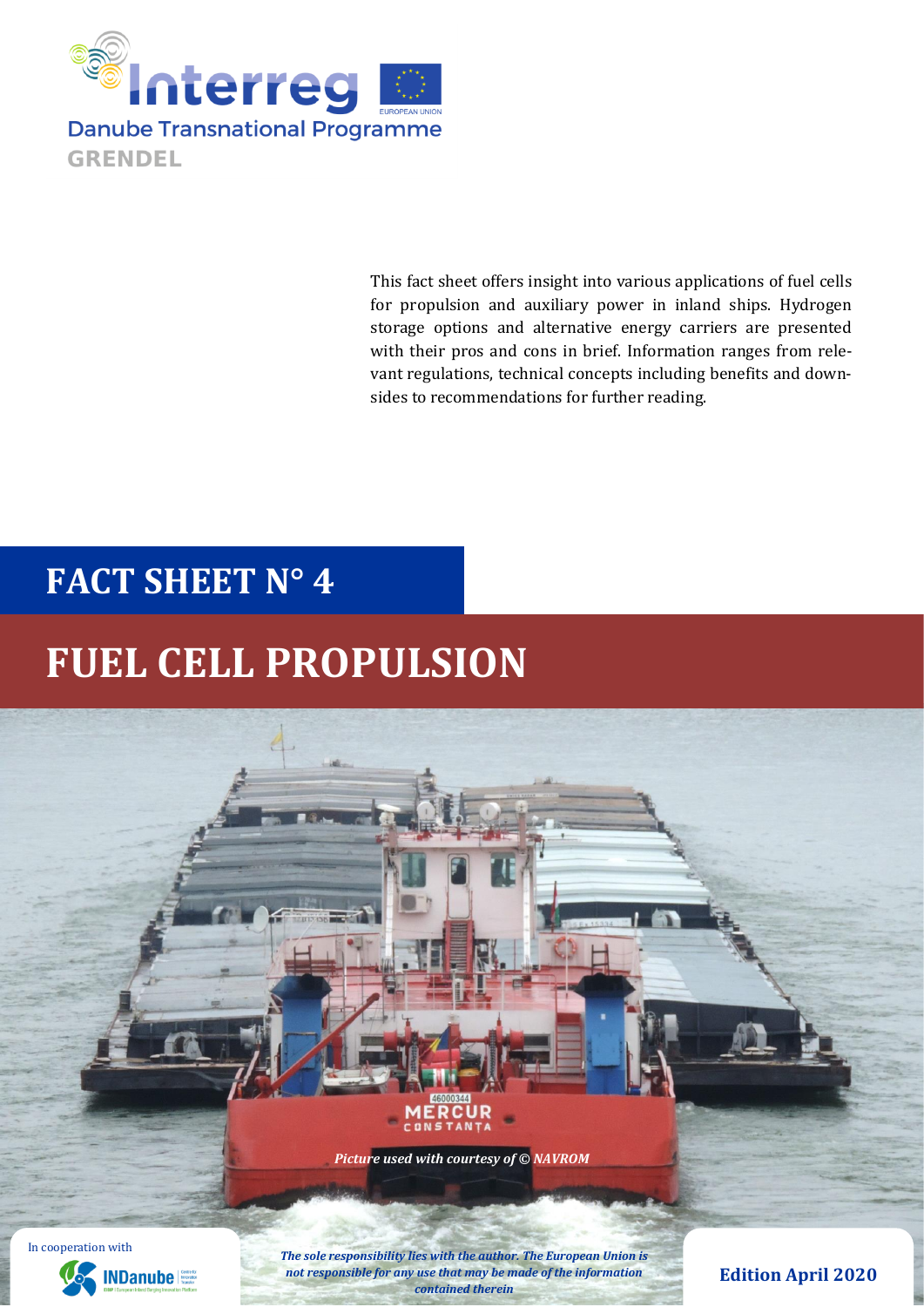

## **REGULATIONS**

The **European committee for drawing up common standards in the field of inland navigation (CESNI)** does not consider the installation of fuel cells in its current regulation **for European Standard laying down Technical Requirements for Inland Navigation vessels (ES-TRIN - 2019/1)**.

The **ES-TRIN** requires that all electrical installations on board must be designed for a constant inclination of 15°. In addition, the energy supply must in principle consist of at least two energy sources. If one energy source fails, the remaining energy source must be able to provide the required energy for at least 30 minutes. This means that either the fuel cells have to be divided into (at least) two systems including the fueling system or a battery with sufficient capacity needs to be implemented.

**Classification societies** like DNV GL have already guidelines for the installation of fuel cells since 2016. The predecessor Germanischer Lloyd has had regulations for the use of fuel cells since 2002 and they were the first classification society to think about this topic.

## **FUEL CELL FACTS**

Fuel cells are energy converters that continuously convert the chemical energy of the fuel, such as hydrogen, natural gas or methanol, into electrical energy and thermal energy (heat losses) using an oxidant such as oxygen. The fuel cell can supply electricity as long as suitable fuel is available.

The principle of the fuel cell was invented in 1838, however the first commercial use of fuel cells came more than a century later in NASA space programs to generate power for satellites and space capsules. Since then, the improvement of the fuel cell began and nowadays they are used in many other applications, e. g. for primary and backup power for commercial, industrial and residential buildings and in remote or inaccessible areas. The second most important application for fuel cells is as a power source for vehicles of all kinds.

With fuel cells local emission-free power generation is possible. The comparison of a fuel cell with a conventional internal combustion engine shows that no mechanical stress on components takes place because no fuel is burned. This results in no wear, vibration or generation of noise.

### **TECHNICAL CONCEPT**

The electric motor (1) drives the propeller with constant rpm at any load case. Its advantage is a nearly constant efficiency at all load cases. Depending on the selected electric motor a gear box can be omitted. The frequency converter (2) supplies the electric motor with a frequency and voltage amplitude variable AC voltage. The converter can be supplied by any AC or DC on board energy grid. The rotational speed of the electric motor is



controlled by varying the output frequency. The main switch board (3) distributes the energy from all sources to all loads. The loads are frequency converters at the propulsion system. The fuel cell (4) provides the base load. The fuel is sored in the tank (5). Peak loads are absorbed by the battery (6) which can be charged either by the fuel cell or via shore power (7).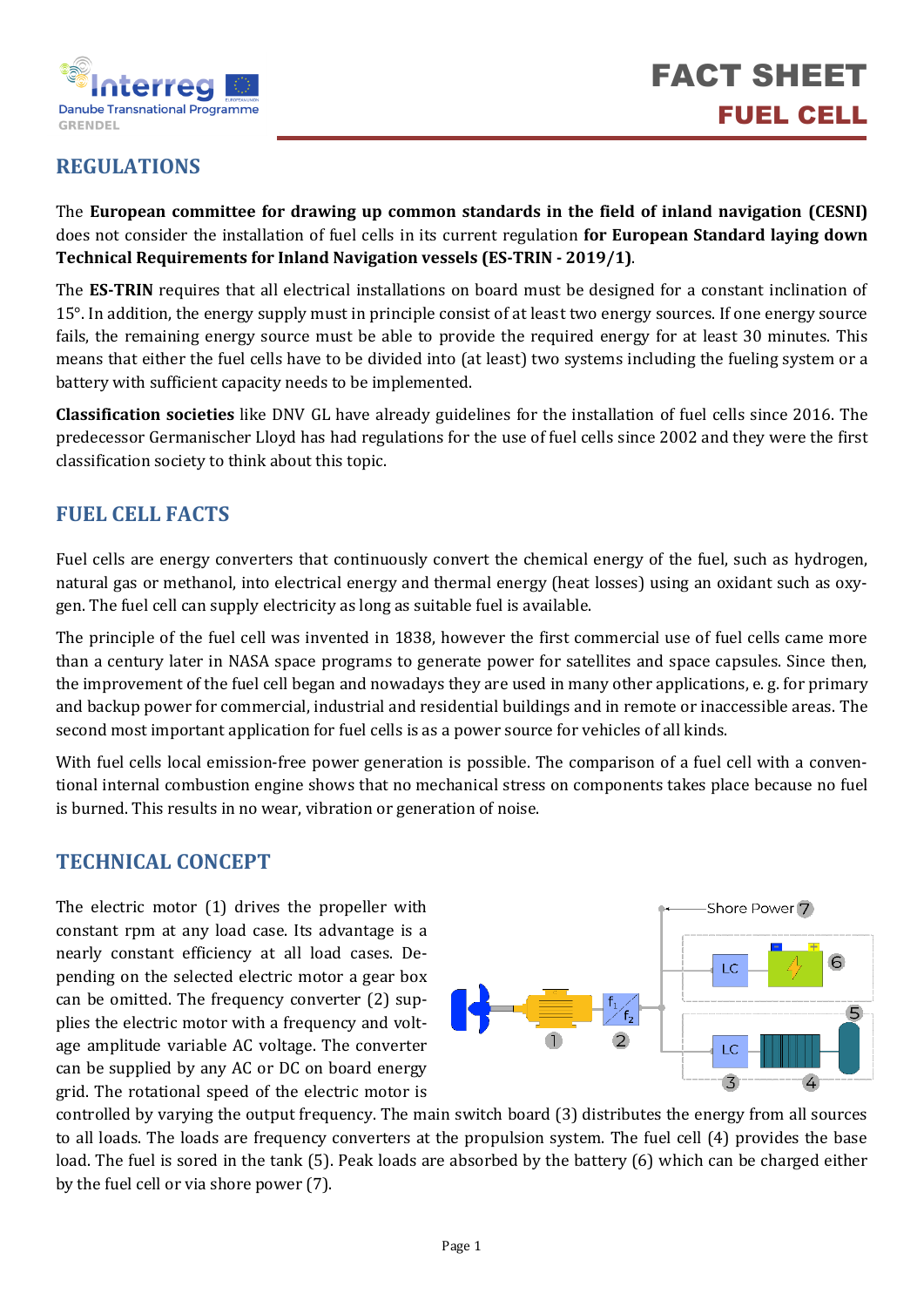

## **FUEL CELL TYPES**

The following diagram shows the basic conversion process in a fuel cell using the example of hydrogen as a fuel.

#### BASIC WORKING PRINCIPLE OF FUEL CELLS

All fuel cells consist of two electrodes - the anode and the cathode. These are separated by an electrolyte with an ion-permeable membrane. After the fuel has been supplied to the anode, it is divided into electrons and protons. The free electrons flow into an outer circuit between the anode and cathode to be used as an electric current. The protons spread through the electrolyte to the cathode. At the cathode, the oxygen from the air combines with the electrons from the outer circuit and protons from the electrolyte. This results in water and heat.



Several fuel cells in a row make up a fuel cell stack. The number of individual cells that are connected in series can be used to variegate the performance of the stack and adapt it to the respective requirements.

All fuel cell types are based on the reaction of a fuel with oxygen. The electrochemical reaction generates basicly electricity, heat and water. From the fuel cell, the electricity is provided as direct current (DC). If alternating current (AC) is required for further use, DC from the fuel cell is routed to an inverter is converted there to AC.

#### CLASSIFICATION OF FUEL CELLS

Basically, fuel cells are classified according to their operating temperature and the type of electrolyte used in the fuel cell. The following fuel cells are particularly interesting for inland waterway vessels:

#### LOW TEMPERATURE PROTON EXCHANGE MEMBRANE FUEL CELL (LT-PEMFC)

PEMFC uses a water-based polymer membrane as electrolyte,  $H_2$  as fuel and  $O_2$  as oxidant. The operating temperature is < 100°C. Due to the low temperature, only pure hydrogen can be used in PEMFC. The byproducts besides electricity are water and heat. The fuel cell can be started cold without pre-heating to the operating temperature.

#### HIGH TEMPERATURE PROTON EXCHANGE MEMBRANE FUEL CELL (HT-PEMFC)

If the operating temperature is significantly exceeding than 100°C, PEMFC is used. These can reach up to 200°C and used mineral acid electrolyte instead of a water based one. The fuel cell must first be brought to operating temperature before it functions properly.

SOLID OXIDE FUEL CELL (SOFC)

SOFC contains a solid electrolyte. From an operating temperature of approx. 650°C, this so-called oxide ceramic conducts the hydrogen ions through it. Some devices reach a temperature of 1,000°C. SOFC is one of the high-temperature fuel cells. An internal reforming of natural gas to hydrogen takes place in SOFC itself.

| <b>Technology</b>  | <b>SOFC</b>                            | LT-PEMFC | <b>HT-PEMFC</b>                       |
|--------------------|----------------------------------------|----------|---------------------------------------|
| <b>Common size</b> | $1 \,\mathrm{kW}$ - $10 \,\mathrm{MW}$ | 1-100 kW | $\leq$ 30 kW                          |
| <b>Fuel</b>        | Hydrogen, Methanol, Natural gas        | Hydrogen | Hydrogen, Methanol, Natural gas       |
| <b>Emission</b>    | $CO2$ , low levels of NO <sub>x</sub>  | ۰        | $CO2$ , low levels of NO <sub>x</sub> |
| Efficiency         | 60-65%                                 | 50-60%   | $50 - 60\%$                           |

All fuel cell systems produce neither  $SO_2$ , fine dust particles nor soot. They usually have between 10,000 and 20,000 operating hours, but the fuel cell providers are currently aiming for 30,000h.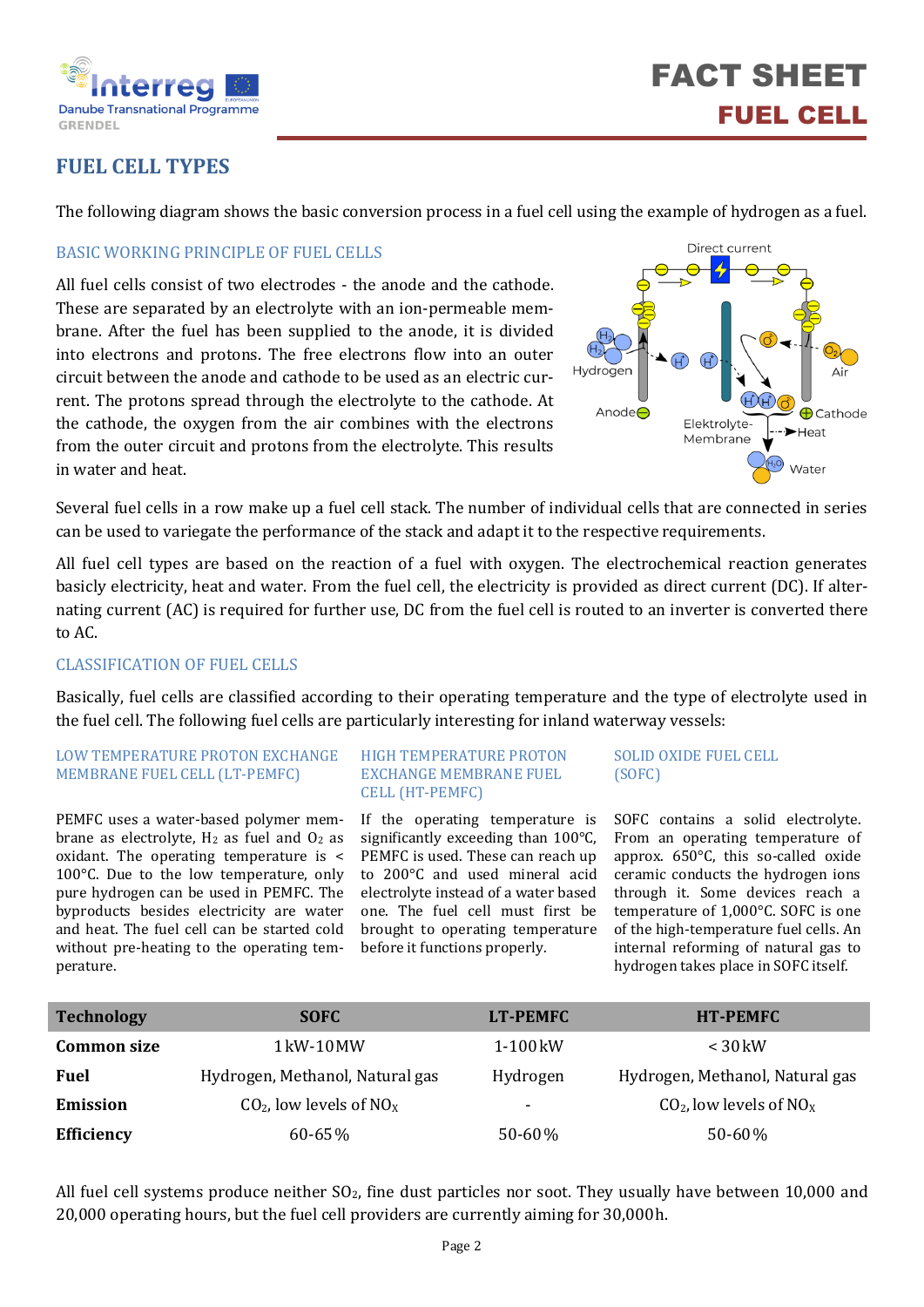

## **ENERGY SOURCES**

Various energy sources can be used as fuel for fuel cells. Often hydrogen, methanol or natural gas is used.



#### **HYDROGEN**

Hydrogen (H<sub>2</sub>) is gaseous under normal conditions (0°C and 1 bar) with a density of 0.0899kg/m<sup>3</sup>. Hydrogen can be transported as compressed gas or liquid and is the most common known chemical element. The most advanced processes for the production of hydrogen are reforming and water electrolysis.

When hydrogen is used in the PEMFC, attention must be paid to hydrogen purity. In principle, any hydrogen contamination can impair the performance and service life of the fuel cell system. The required purity is particularly difficult to achieve during the reforming process from natural gas or methanol. The hydrogen purity should be above 99.99 Vol.-%.

Liquid Organic Hydrogen Carrier (LOHC) is a chemical hydrogen storage. With the help of liquid hydrogen carrier materials, large quantities of hydrogen can be saved, stored and transported without loss and under ambient conditions. The resulting LOHC+ is non-toxic and does not have to be classified as dangerous goods. The existing conventional fuel infrastructure can be used for the transport, whereby no evaporation of stored hydrogen takes place (storage for several months without losses possible). During dehydrogenation a further catalytic reaction takes place, which releases the hydrogen molecules from the carrier liquid. The LOHC-, which is a remaining product, no longer contains hydrogen and must be collected and stored in a separate tank for further use and reloading with hydrogen. The hydrogen can be used as fuel for a fuel cell. The LOHC can bind more hydrogen per litre than the same amount of compressed gas at 700bar.

#### **METHANOL**

Methanol is the simplest member of the group of alcohols with the molecular formula CH<sub>3</sub>OH. It is a clear colourless liquid with a density of 0.79kg/l. It is toxic by ingestion, skin contact or inhalation. Due to the liquid property of methanol (it remains liquid up to a temperature of 60°C), handling is similar to that of diesel or petrol, i. e. storage takes place in simple tanks.

To use the methanol in a PEMFC, the contained hydrogen is separated in a reformer on board. Reforming is the transformation of hydrocarbons, alcohols and other hydrogen-containing compounds into hydrogen.

#### **NATURAL GAS (METHANE)**

Natural gas is a combustible, naturally formed gas mixture that comes from fossil sources. Natural gas can be stored and transported in both liquid (LNG) and gaseous (CNG) form. In addition to natural gas from fossil sources, biogenic and even synthetic natural gas can be produced via electrolysis. There are several processes for producing gases with a high artificial methane content.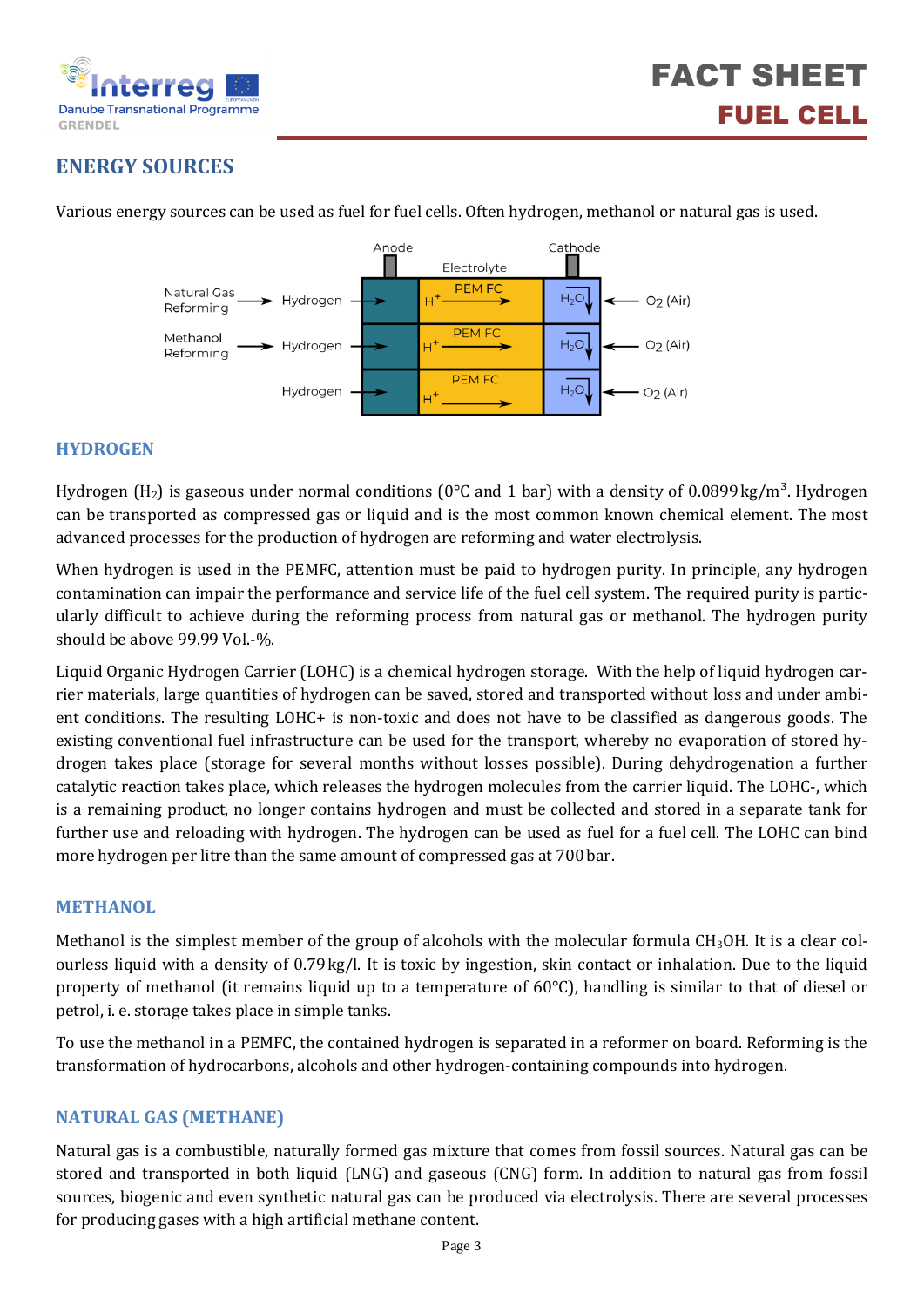

## FACT SHEET FUEL CELL

#### The individual energy sources that can be used have different energy densities:



#### **COMPONENTS ON BOARD**

The fuel cell system as a propulsion system for a ship often consists of several components. These include the fuel cell, an electric motor, accumulators and partly a reformer. A negative property of the fuel cell is its own inertia to react. This inertia is balanced by an accumulator. It must also be taken into account that a fuel cell needs some time to reach operating temperature, this time difference is also compensated by the accumulator. The fuel cell supplies direct current, the energy produced is transmitted to an electric motor for propulsion. This electric motor, for example, generates the rotary motion for the propeller shaft. The energy requirements for all electrical equipment on board a ship can be supplied directly from the fuel cell or accumulator without detours. The arrangement of the fuel cell and the accumulator can be either parallel or in series.



Methanol system for a HT-PEMFC

From the methanol tank (1) the fuel is taken to the reformer unit (3) to extract the hydrogen from it. The process needs heat which is produced by burning an amount of methanol in the heater (2).

The pure hydrogen is then fed into the fuel cell (4). Some of the reaction heat in the fuel cell is fed back in the reformer. The remaining heat is emitted in a separate heat exchanger system (6).

The voltage of the electric current produced is transformed into the usual on-board voltage by the voltage transformer (5).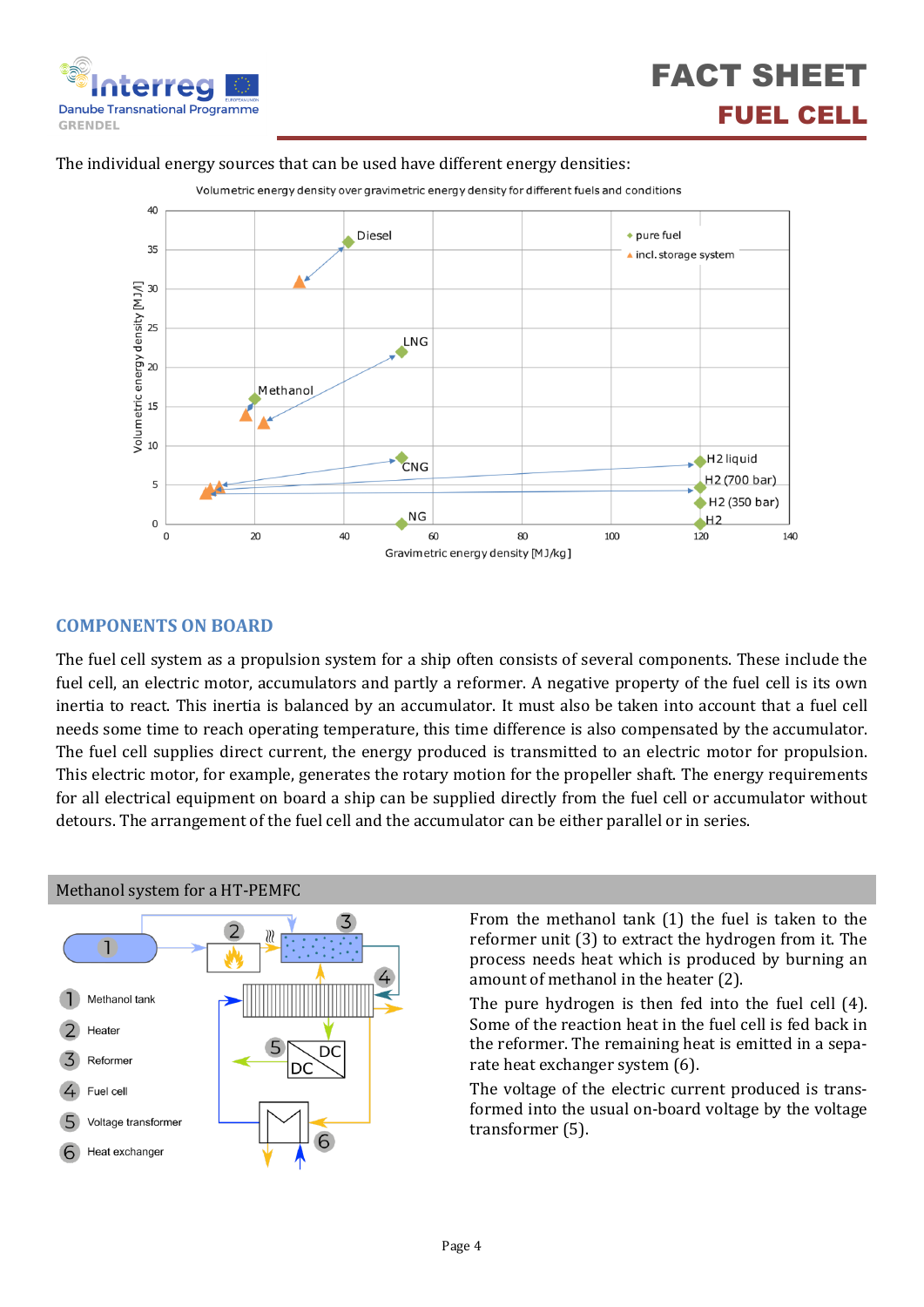

#### Hydrogen system for a HT-PEMFC



The hydrogen's high pressure in the tank (1) is lowered to a for the fuel cell suitable amount in the pressure reduction unit (2). Fom there it is fed into the fuel cell.

The voltage of the electric current produced is transformed into the usual on-board volt-age by the voltage transformer (4).

The reaction heat is emitted in a separate heat exchanger system (5).

## **INVESTMENT AND OPERATIONAL COSTS**

The investment costs as well as the operating costs vary depending on the fuel cell used.

| Cost category      | Exemplary cost          |
|--------------------|-------------------------|
| Hydrogen storage   | 900€/kg                 |
| LT-PEMFC system    | $2,000 - 3,000 \in$ /kW |
| <b>Battery</b>     | 700€/kWh                |
| Engine             | 120€/kW                 |
| Conversion         | 50,000€                 |
| Hydrogen @ 700 bar | $10 \in /kg$            |
| Methanol           | $0.30 \text{€}/l$       |
| Natural Gas H      | 1.10€/kg                |

- High efficiency at full load and (depending on application) at partial load
- Good controllability
- Good performance extension due to modular design
- Increased comfort (low noise and vibrations)
- Low maintenance
- High development potential

#### **BENEFITS DOWNSIDES**

- High investment costs
- Operating experience in field test still low
- Durability maybe shorter compared to combustion engines
- Few suppliers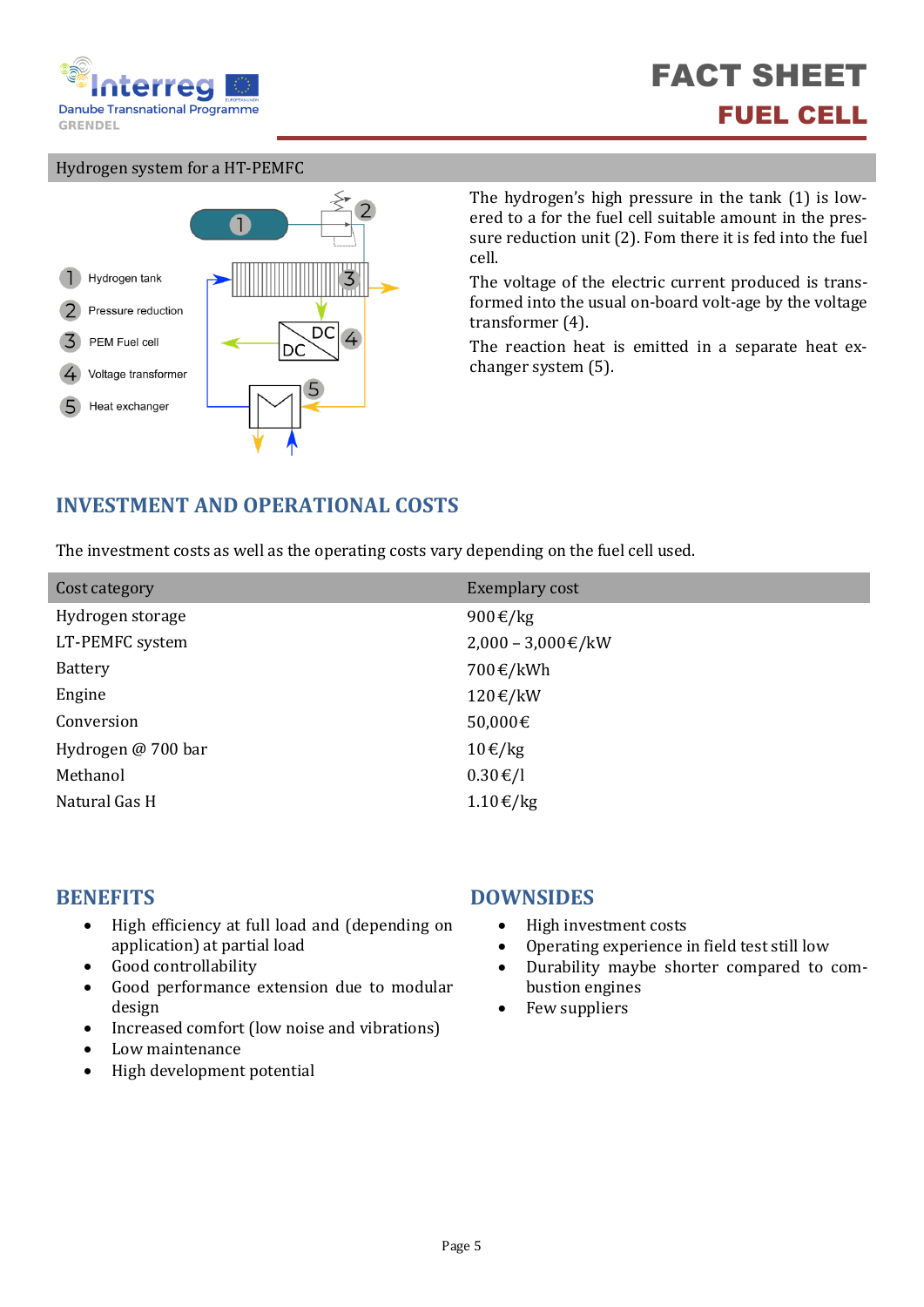

## **CONSIDERATIONS FOR DEPLOYMENT**

The fuel cell technology is in principle ready for use and represents the ideal energy system depending on the application requirements. The right choice of components can be worked out individually. There are a number of requirements for economic and efficient use:

- Fleet size:
	- o Individual deliveries are usually more expensive than mass deliveries
- Infrastructure:
	- o If a fuel infrastructure for refuelling already exists, it can usually be used economically
	- o If this infrastructure has to be created, its cost-effectiveness must be examined on a case-bycase basis

| Vessel / Project                                                             | Description                                                                                                                                                                                   |  |
|------------------------------------------------------------------------------|-----------------------------------------------------------------------------------------------------------------------------------------------------------------------------------------------|--|
| MS Antonie                                                                   | A cargo vessel owned by NPRC shall use hydrogen as fuel. The project partners are<br>NPRC and Nouryon.                                                                                        |  |
|                                                                              | <b>①</b> togetherwecandosomuchmore.nl/waterstofschip                                                                                                                                          |  |
| <b>Future Proof Shipping</b>                                                 | An inland vessel shall be equipped with a hydrogen fuel cell system for propulsion.                                                                                                           |  |
|                                                                              | www.futureproofshipping.com<br>(i)                                                                                                                                                            |  |
| Fuel-Cell Electric ener-<br>system for inland<br>gy<br>navigation and short- | A Dutch consortium consisting of Nedstack, MARIN, Damen Shipyards Group, Fu-<br>ture Proof Shipping, Marine Service Noord and Holland Ship Electric develops a<br>marinised fuel cell system. |  |
| sea vessels                                                                  | nedstack.nl/dutch-maritime-consortium-develops-fuel-cell-electric-energy-<br>(i)<br>system-for-inland-navigation-and-short-sea-vessels                                                        |  |
| <b>FLAGSHIPS</b> project                                                     | Development of a fuel cell powered pushboat in Lyon.                                                                                                                                          |  |
|                                                                              | flagships.eu                                                                                                                                                                                  |  |

### **UPCOMING VESSELS AND PROJECTS**